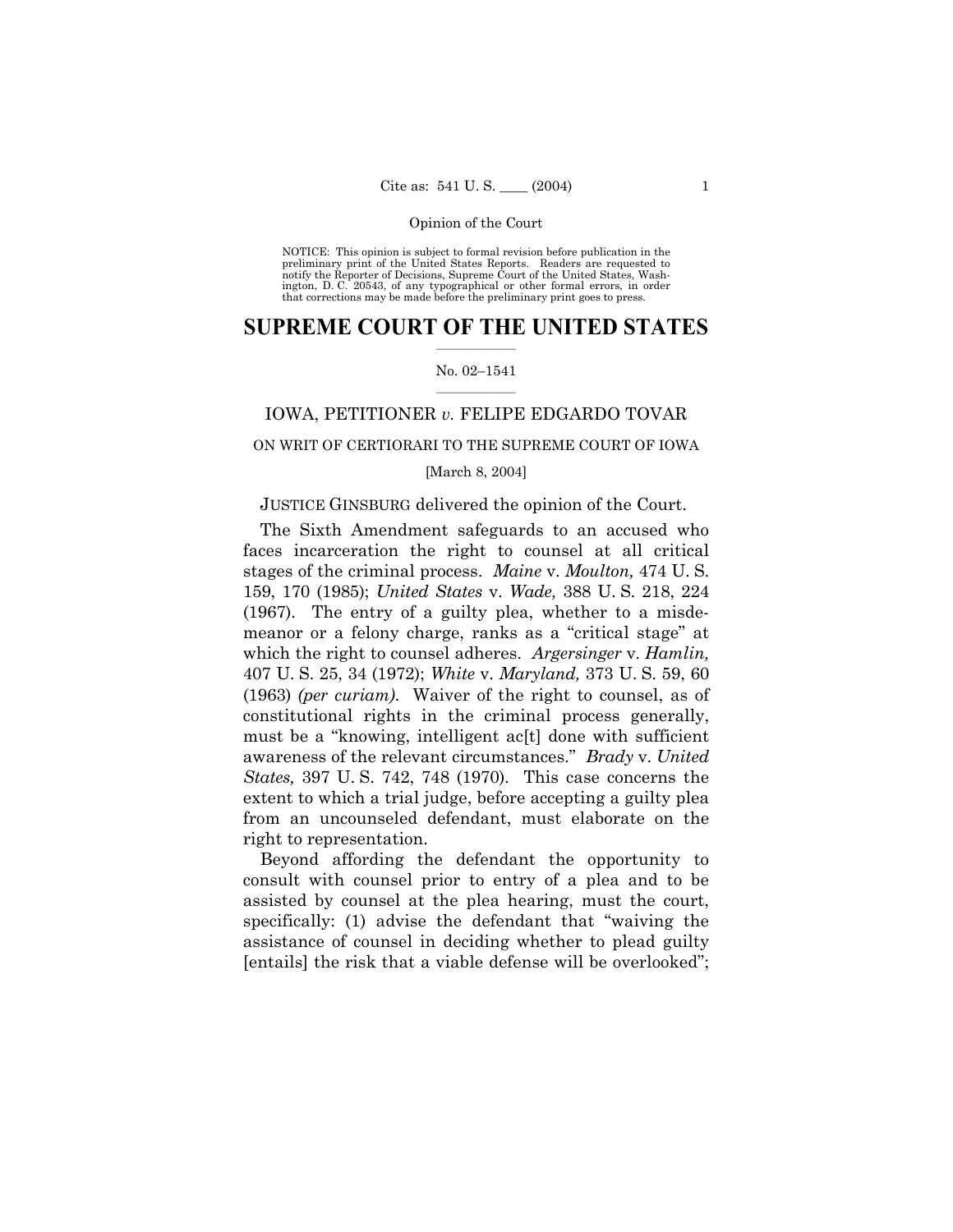# Opinion of the Court

and  $(2)$  "admonis[h]" the defendant "that by waiving his right to an attorney he will lose the opportunity to obtain an independent opinion on whether, under the facts and applicable law, it is wise to plead guilty"?  $656$  N.W. 2d 112, 121 (Iowa 2003). The Iowa Supreme Court held both warnings essential to the "knowing and intelligent" waiver of the Sixth Amendment right to the assistance of counsel. *Ibid.*

We hold that neither warning is mandated by the Sixth Amendment. The constitutional requirement is satisfied when the trial court informs the accused of the nature of the charges against him, of his right to be counseled regarding his plea, and of the range of allowable punishments attendant upon the entry of a guilty plea.

I

On November 2, 1996, respondent Felipe Edgardo Tovar, then a 21-year-old college student, was arrested in Ames, Iowa, for operating a motor vehicle while under the influence of alcohol (OWI). See Iowa Code  $\S 321J.2$  (1995).<sup>1</sup> An intoxilyzer test administered the night of Tovar's arrest showed he had a blood alcohol level of 0.194. App. 24. The arresting officer informed Tovar of his rights under *Miranda* v*. Arizona,* 384 U. S 436 (1966). Tovar signed a form stating that he waived those rights and agreed to answer questions. Iowa State Univ. Dept. of Public Safety, OWI Supplemental Report 3 (Nov. 2, 1996), Lodging of Petitioner; Iowa State Univ. Dept. of Public Safety, Rights Warnings (Nov. 2, 1996), Lodging of Petitioner.

 $1$ <sup>"</sup>A person commits the offense of operating while intoxicated if the person operates a motor vehicle in this state in either of the following conditions: *a*. While under the influence of an alcoholic beverage .... *b.* While having an alcohol concentration . . . of .10 or more." Iowa Code ß321J.2(1) (1995).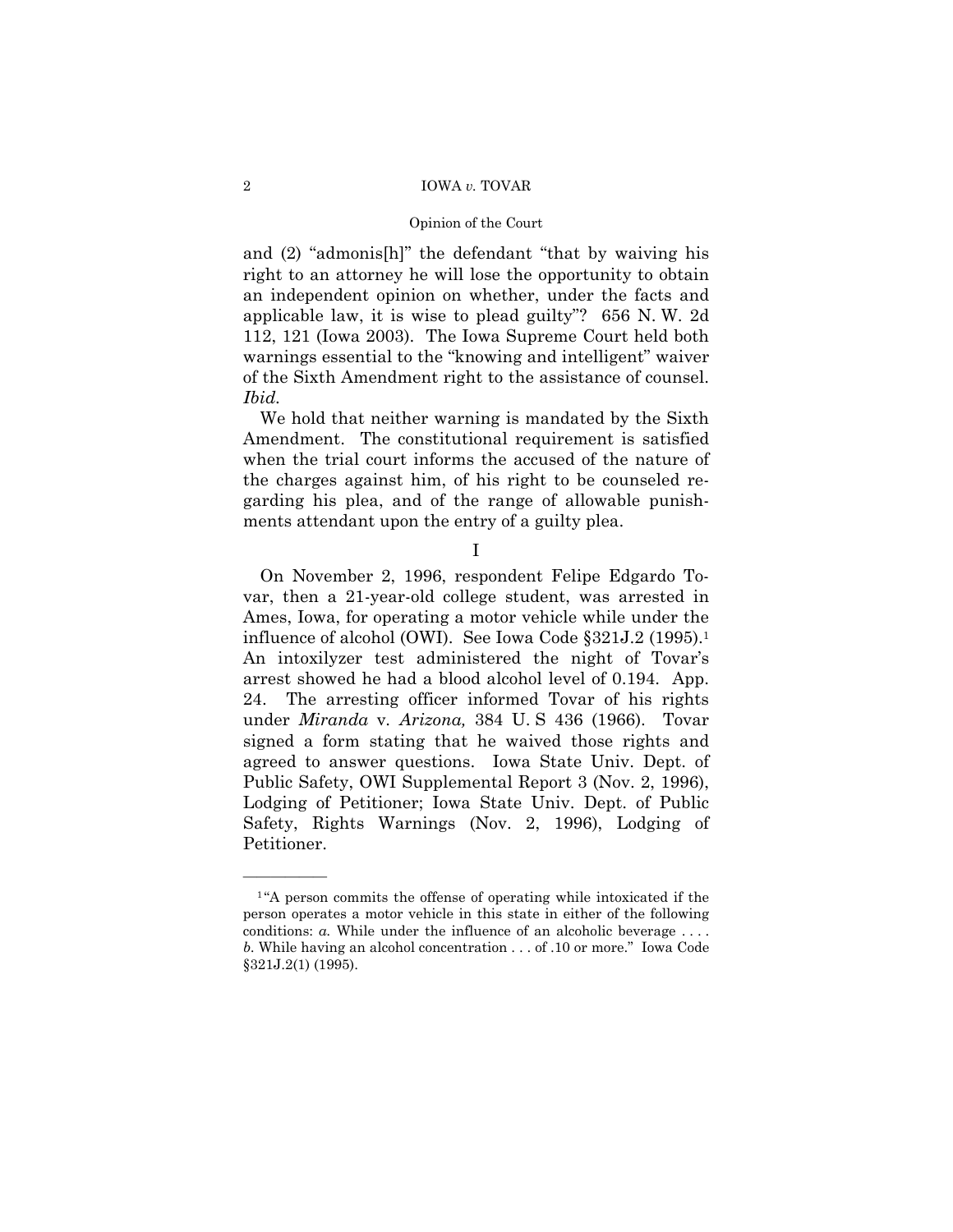Some hours after his arrest, Tovar appeared before a judge in the Iowa District Court for Story County. The judge indicated on the Initial Appearance form that Tovar appeared without counsel and waived application for court-appointed counsel. Initial Appearance in No. OWCR 23989 (Nov. 2, 1996), Lodging of Petitioner. The judge also marked on the form's checklist that Tovar was "informed of the charge and his . . . rights and receive[d] a copy of the Complaint.î *Ibid*. Arraignment was set for November 18, 1996. In the interim, Tovar was released from jail.

At the November  $18$  arraignment,<sup>2</sup> the court's inquiries of Tovar began: "Mr. Tovar appears without counsel and I see, Mr. Tovar, that you waived application for a court appointed attorney. Did you want to represent yourself at today's hearing?" App. 8–9. Tovar replied: "Yes, sir." *Id.*, at 9. The court soon after asked: "[H]ow did you wish to plead?" Tovar answered: "Guilty." *Ibid*. Tovar affirmed that he had not been promised anything or threatened in any way to induce him to plead guilty.  $Id.$ , at  $13-14$ .

Conducting the guilty plea colloquy required by the Iowa Rules of Criminal Procedure, see Iowa Rule Crim. Proc. 8 (1992),<sup>3</sup> the court explained that, if Tovar pleaded not guilty, he would be entitled to a speedy and public trial by jury, App. 15, and would have the right to be represented at that trial by an attorney, who "could help [Tovar] select a jury, question and cross-examine the State's witnesses, present evidence, if any, in [his] behalf, and make arguments to the judge and jury on [his] behalf," *id.*, at 16. By pleading guilty, the court cautioned,

<sup>2</sup>Tovar appeared in court along with four other individuals charged with misdemeanor offenses. App.  $6-10$ . The presiding judge proposed to conduct the plea proceeding for the five cases jointly, and each of the individuals indicated he did not object to that course of action. *Id.,* at 11.

<sup>&</sup>lt;sup>3</sup>The Rule has since been renumbered 2.8.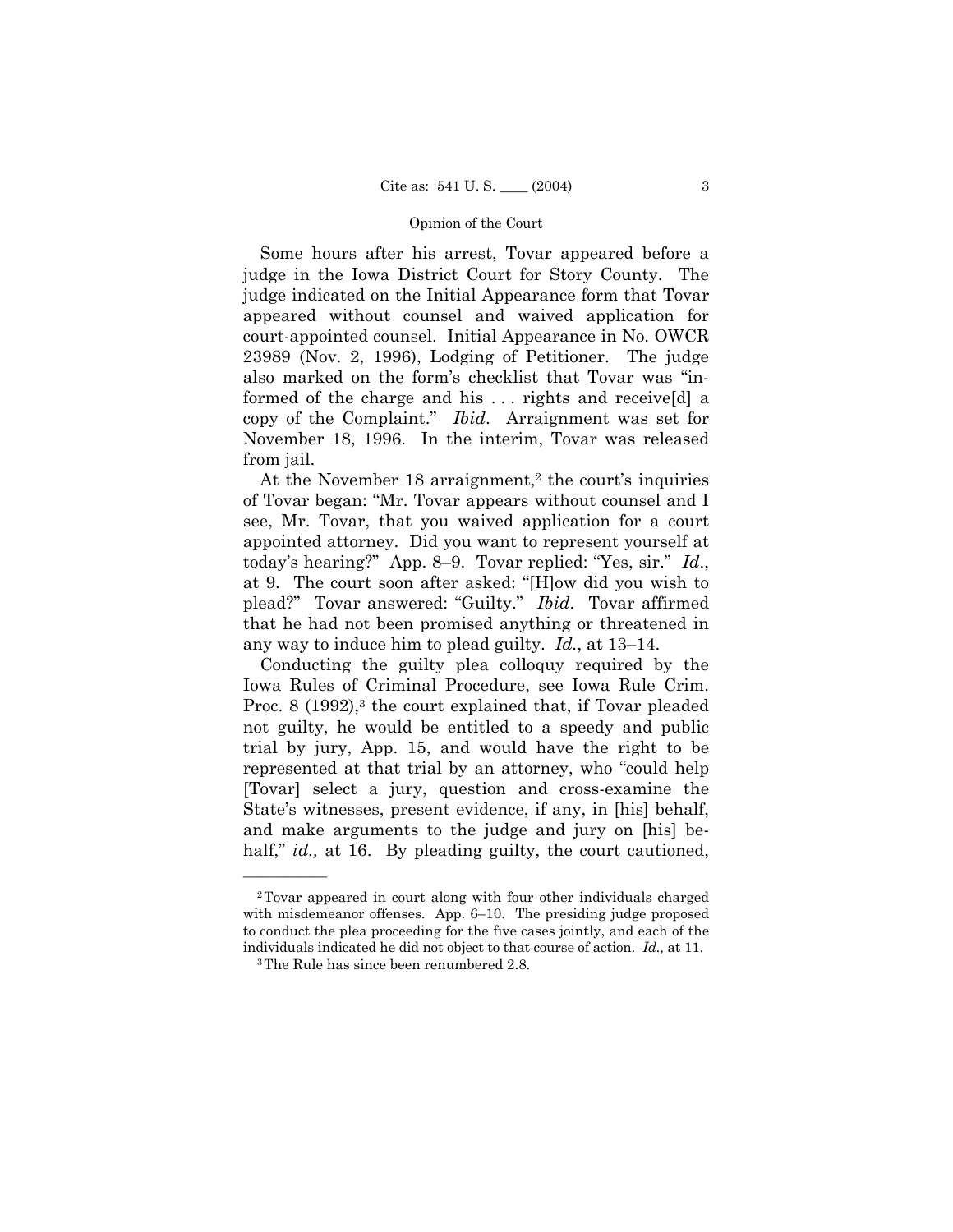#### Opinion of the Court

"not only [would Tovar] give up [his] right to a trial [of any kind on the charge against him], [he would] give up [his] right to be represented by an attorney at that trial." *Ibid.* The court further advised Tovar that, if he entered a guilty plea, he would relinquish the right to remain silent at trial, the right to the presumption of innocence, and the right to subpoena witnesses and compel their testimony. *Id.*, at 16–19.

Turning to the particular offense with which Tovar had been charged, the court informed him that an OWI conviction carried a maximum penalty of a year in jail and a \$1,000 fine, and a minimum penalty of two days in jail and a \$500 fine. *Id*., at 20. Tovar affirmed that he understood his exposure to those penalties. *Ibid*. The court next explained that, before accepting a guilty plea, the court had to assure itself that Tovar was in fact guilty of the charged offense.  $Id$ , at  $21-22$ . To that end, the court informed Tovar that the OWI charge had only two elements: first, on the date in question, Tovar was operating a motor vehicle in the State of Iowa; second, when he did so, he was intoxicated. *Id*., at 23. Tovar confirmed that he had been driving in Ames, Iowa, on the night he was apprehended and that he did not dispute the results of the intoxilyzer test administered by the police that night, which showed that his blood alcohol level exceeded the legal limit nearly twice over.  $Id$ , at  $23-24$ .

After the plea colloquy, the court asked Tovar if he still wished to plead guilty, and Tovar affirmed that he did. *Id.*, at 27–28. The court then accepted Tovar's plea, observing that there was "a factual basis" for it, and that Tovar had made the plea "voluntarily, with a full understanding of [his] rights, [and] . . . of the consequences of [pleading guilty].î *Id*., at 28.

On December 30, 1996, Tovar appeared for sentencing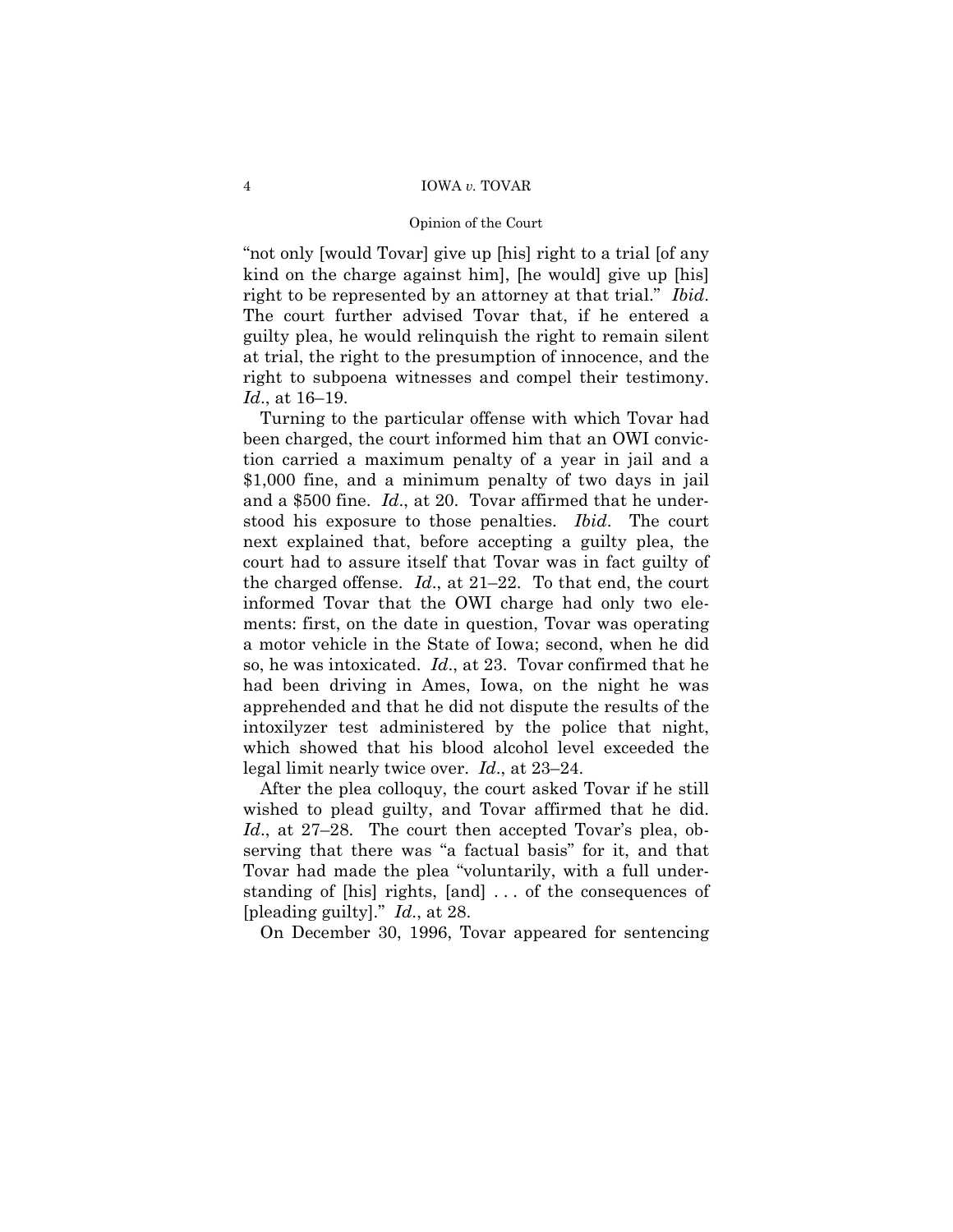on the OWI charge4 and, simultaneously, for arraignment on a subsequent charge of driving with a suspended license. *Id.*, at 45–46; see Iowa Code §321J.21 (1995).<sup>5</sup> Noting that Tovar was again in attendance without counsel, the court inquired: "Mr. Tovar, did you want to represent yourself at todayís hearing or did you want to take some time to hire an attorney to represent you?" App.  $46.6$ Tovar replied that he would represent himself. *Ibid*. The court then engaged in essentially the same plea colloquy on the suspension charge as it had on the OWI charge the previous month. *Id.*, at 48–51. After accepting Tovar's guilty plea on the suspension charge, the court sentenced him on both counts: For the OWI conviction, the court imposed the minimum sentence of two days in jail and a \$500 fine, plus a surcharge and costs; for the suspension conviction, the court imposed a \$250 fine, plus a surcharge and costs. *Id*., at 55.

On March 16, 1998, Tovar was convicted of OWI for a second time. He was represented by counsel in that proceeding, in which he pleaded guilty. Record 60; see App. to Pet. for Cert. 24, n. 1.

On December 14, 2000, Tovar was again charged with OWI, this time as a third offense, see Iowa Code ß321J.2 (1999), and additionally with driving while license barred, see ß321.561. Iowa law classifies first-offense OWI as a

<sup>4</sup>At that stage, it was still open to Tovar to request withdrawal of his guilty plea on the OWI charge and to substitute a plea of not guilty. See Iowa Rule Crim. Proc. 8(2)(a) (1992).

<sup>5</sup> In order to appear at the OWI arraignment, Tovar drove to the courthouse despite the suspension of his license; he was apprehended en route home. App. 50, 53.

<sup>6</sup>Prior to asking Tovar whether he wished to hire counsel, the court noted that Tovar had applied for a court-appointed attorney but that his application had been denied because he was financially dependent upon his parents. *Id.,* at 46. Tovar does not here challenge the absence of counsel at sentencing.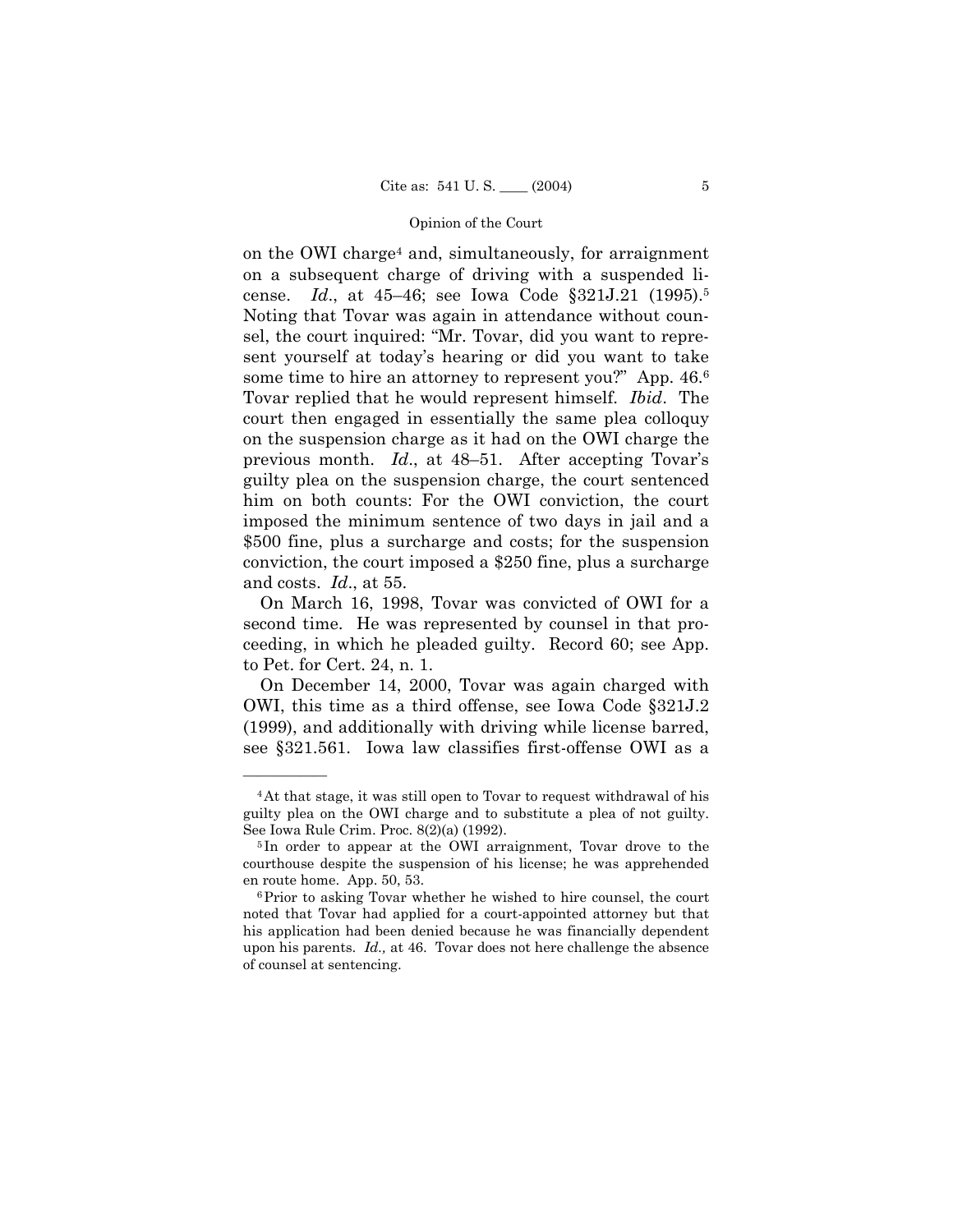serious misdemeanor and second-offense OWI as an aggravated misdemeanor.  $\S$  $321J.2(2)(a)$ *<sup>d</sup>* $(b)$ . Third-offense OWI, and any OWI offenses thereafter, rank as class "D" felonies. ß321J.2(2)*(c)*. Represented by an attorney, Tovar pleaded not guilty to both December 2000 charges. Record 55.

In March 2001, through counsel, Tovar filed a Motion for Adjudication of Law Points;7 the motion urged that Tovar's first OWI conviction, in 1996, could not be used to enhance the December 2000 OWI charge from a secondoffense aggravated misdemeanor to a third-offense felony. App.  $3-5.8$  Significantly, Tovar did not allege that he was unaware at the November 1996 arraignment of his right to counsel prior to pleading guilty and at the plea hearing. Instead, he maintained that his 1996 waiver of counsel was invalid—not "full knowing, intelligent, and voluntary"—because he "was never made aware by the court  $\dots$ of the dangers and disadvantages of self-representation.<sup>n</sup> *Id.*, at 3–4.

The court denied Tovar's motion in May 2001, explaining: "Where the offense is readily understood by laypersons and the penalty is not unduly severe, the duty of inquiry which is imposed upon the court is only that which is required to assure an awareness of [the] right to counsel and a willingness to proceed without counsel in the face of such awareness." App. to Pet. for Cert. 36–37 (brackets in original). Tovar then waived his right to a jury trial and

<sup>&</sup>lt;sup>7</sup>See Iowa Rule Crim. Proc.  $10(2)$  (1992) ("Any defense, objection, or request which is capable of determination without the trial of the general issue may be raised before trial by motion.î); *State* v. *Wilt*, 333 N. W. 2d 457, 460 (Iowa 1983) (approving use of motions for adjudication of law points under Iowa Rule of Criminal Procedure 10(2) where material facts are undisputed).

<sup>8</sup>Tovar conceded that the 1998 OWI conviction could be used for enhancement purposes. Record 60.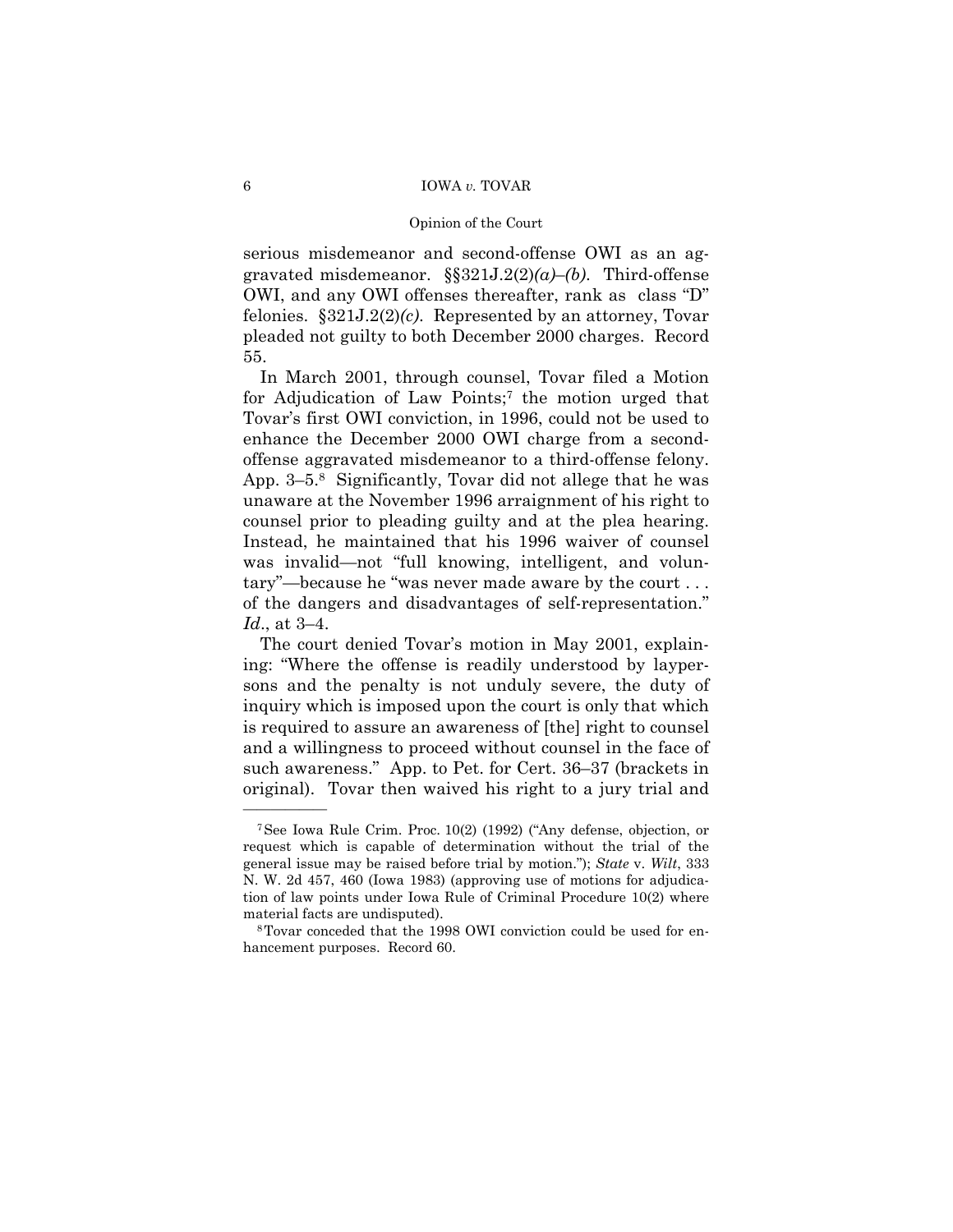was found guilty by the court of both the OWI thirdoffense charge and driving while license barred. *Id*., at 33. Four months after that adjudication, Tovar was sentenced. On the OWI third-offense charge, he received a 180-day jail term, with all but 30 days suspended, three years of probation, and a \$2,500 fine plus surcharges and costs. App.  $70-71$ . For driving while license barred, Tovar received a 30-day jail term, to run concurrently with the OWI sentence, and a suspended \$500 fine. *Id*., at 71.

The Iowa Court of Appeals affirmed, App. to Pet. for Cert. 23–30, but the Supreme Court of Iowa, by a 4 to 3 vote, reversed and remanded for entry of judgment without consideration of Tovar's first OWI conviction, 656 N. W. 2d 112 (2003). Iowaís highest court acknowledged that "the dangers of proceeding pro se at a guilty plea proceeding will be different than the dangers of proceeding pro se at a jury trial, [therefore] the inquiries made at these proceedings will also be different." *Id.*, at 119. The court nonetheless held that the colloquy preceding acceptance of Tovar's 1996 guilty plea had been constitutionally inadequate, and instructed dispositively:

ì[A] defendant such as Tovar who chooses to plead guilty without the assistance of an attorney must be advised of the usefulness of an attorney and the dangers of self-representation in order to make a knowing and intelligent waiver of his right to counsel. . . . [T]he trial judge [must] advise the defendant generally that there are defenses to criminal charges that may not be known by laypersons and that the danger in waiving the assistance of counsel in deciding whether to plead guilty is the risk that a viable defense will be overlooked. The defendant should be admonished that by waiving his right to an attorney he will lose the opportunity to obtain an independent opinion on whether, under the facts and applicable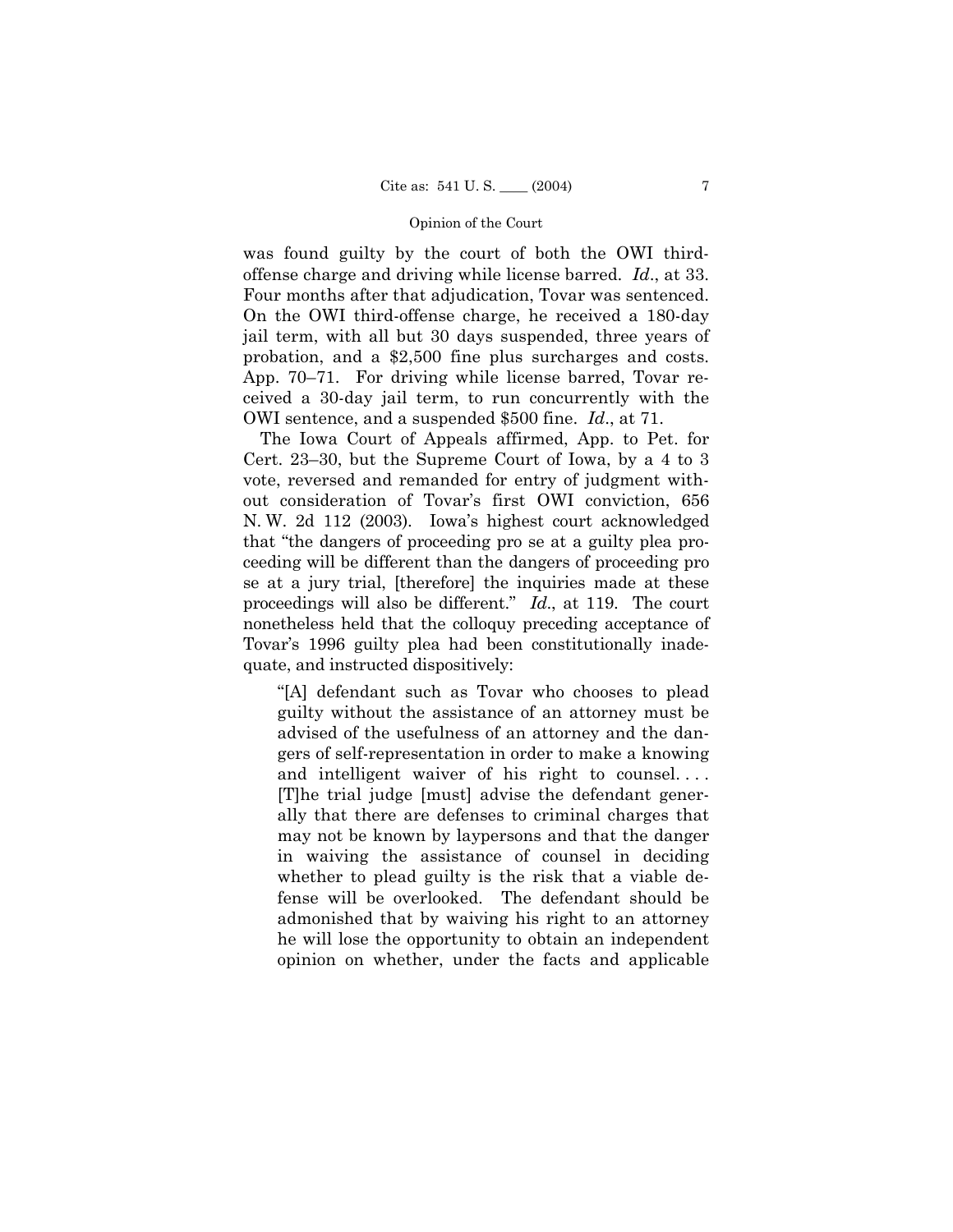law, it is wise to plead guilty. In addition, the court must ensure the defendant understands the nature of the charges against him and the range of allowable punishments.î *Id*., at 121.9

We granted certiorari, 539 U.S.  $-$  (2003), in view of the division of opinion on the requirements the Sixth Amendment imposes for waiver of counsel at a plea hearing, compare, *e.g.*, *United States* v. *Akins*, 276 F. 3d 1141, 1146-1147 (CA9 2002), with *State* v. *Cashman*, 491 N. W. 2d 462, 465–466 (S.D. 1992), and we now reverse the judgment of the Iowa Supreme Court.

# II

The Sixth Amendment secures to a defendant who faces incarceration the right to counsel at all "critical stages" of the criminal process. See, *e.g*.*, Maine* v. *Moulton,* 474 U. S., at 170; *United States* v. *Wade,* 388 U. S., at 224. A plea hearing qualifies as a "critical stage." White v. Mary*land,* 373 U. S., at 60. Because Tovar received a two-day prison term for his 1996 OWI conviction, he had a right to counsel both at the plea stage and at trial had he elected to contest the charge. *Argersinger* v. *Hamlin,* 407 U. S., at 34, 37.

A person accused of crime, however, may choose to forgo representation. While the Constitution "does not force a lawyer upon a defendant," Adams v. United States ex rel. *McCann,* 317 U. S. 269, 279 (1942), it does require that any waiver of the right to counsel be knowing, voluntary,

<sup>&</sup>lt;sup>9</sup>The dissenting justices criticized the majority's approach as "rigid" and out of line with the pragmatic approach this Court described in *Patterson* v. *Illinois,* 487 U. S. 285, 298 (1988). 656 N. W. 2d, at 122. They noted that, in addition to advice concerning the constitutional rights a guilty plea relinquishes, Tovar was "made fully aware of the penal consequences that might befall him if he went forward without counsel and pleaded guilty.î *Ibid*.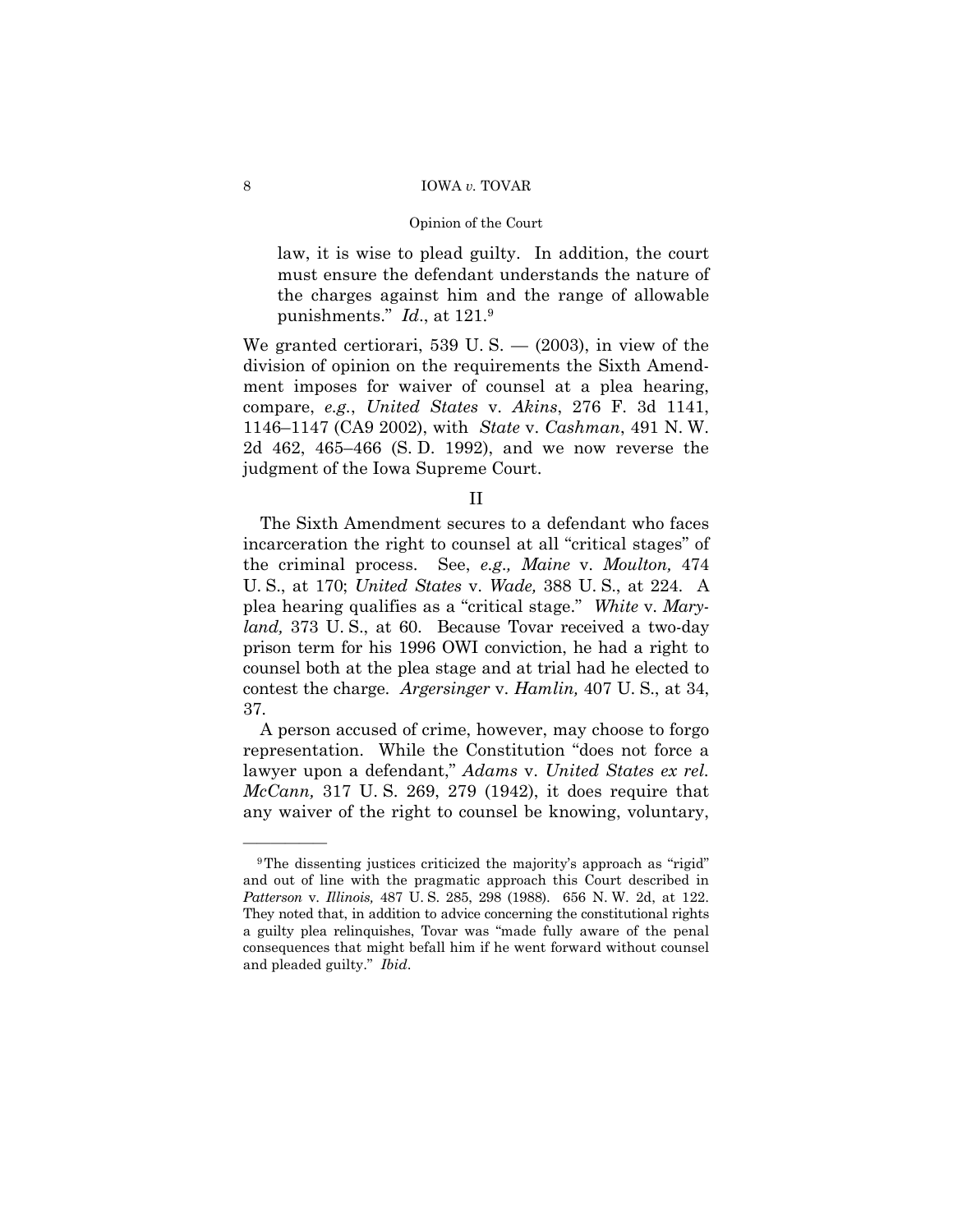and intelligent, see *Johnson* v. *Zerbst,* 304 U. S. 458, 464 (1938). Tovar contends that his waiver of counsel in November 1996, at his first OWI plea hearing, was insufficiently informed, and therefore constitutionally invalid. In particular, he asserts that the trial judge did not elaborate on the value, at that stage of the case, of an attorney's advice and the dangers of self-representation in entering a plea. Brief for Respondent 15.10

We have described a waiver of counsel as intelligent when the defendant "knows what he is doing and his choice is made with eyes open.î *Adams*, 317 U. S., at 279. We have not, however, prescribed any formula or script to be read to a defendant who states that he elects to proceed without counsel. The information a defendant must possess in order to make an intelligent election, our decisions indicate, will depend on a range of case-specific factors, including the defendant's education or sophistication, the complex or easily grasped nature of the charge, and the stage of the proceeding. See *Johnson*, 304 U. S., at 464.

As to waiver of trial counsel, we have said that before a defendant may be allowed to proceed *pro se,* he must be warned specifically of the hazards ahead. *Faretta* v. *California,* 422 U. S. 806 (1975), is instructive. The defendant in

<sup>10</sup>The United States as *amicus curiae* reads our decision in *Scott* v. *Illinois,* 440 U. S. 367 (1979), to hold that a constitutionally defective waiver of counsel in a misdemeanor prosecution, although warranting vacation of any term of imprisonment, affords no ground for disturbing the underlying conviction. *Amicus* accordingly contends that the Constitution should not preclude use of an uncounseled misdemeanor conviction to enhance the penalty for a subsequent offense, regardless of the validity of the prior waiver. See Brief for United States as *Amicus Curiae* 11, n. 3. The State, however, does not contest the Iowa Supreme Court's determination that a conviction obtained without an effective waiver of counsel cannot be used to enhance a subsequent charge. See *ibid*. We therefore do not address arguments *amicus* advances questioning that premise. See also *id*., at 29, n. 12.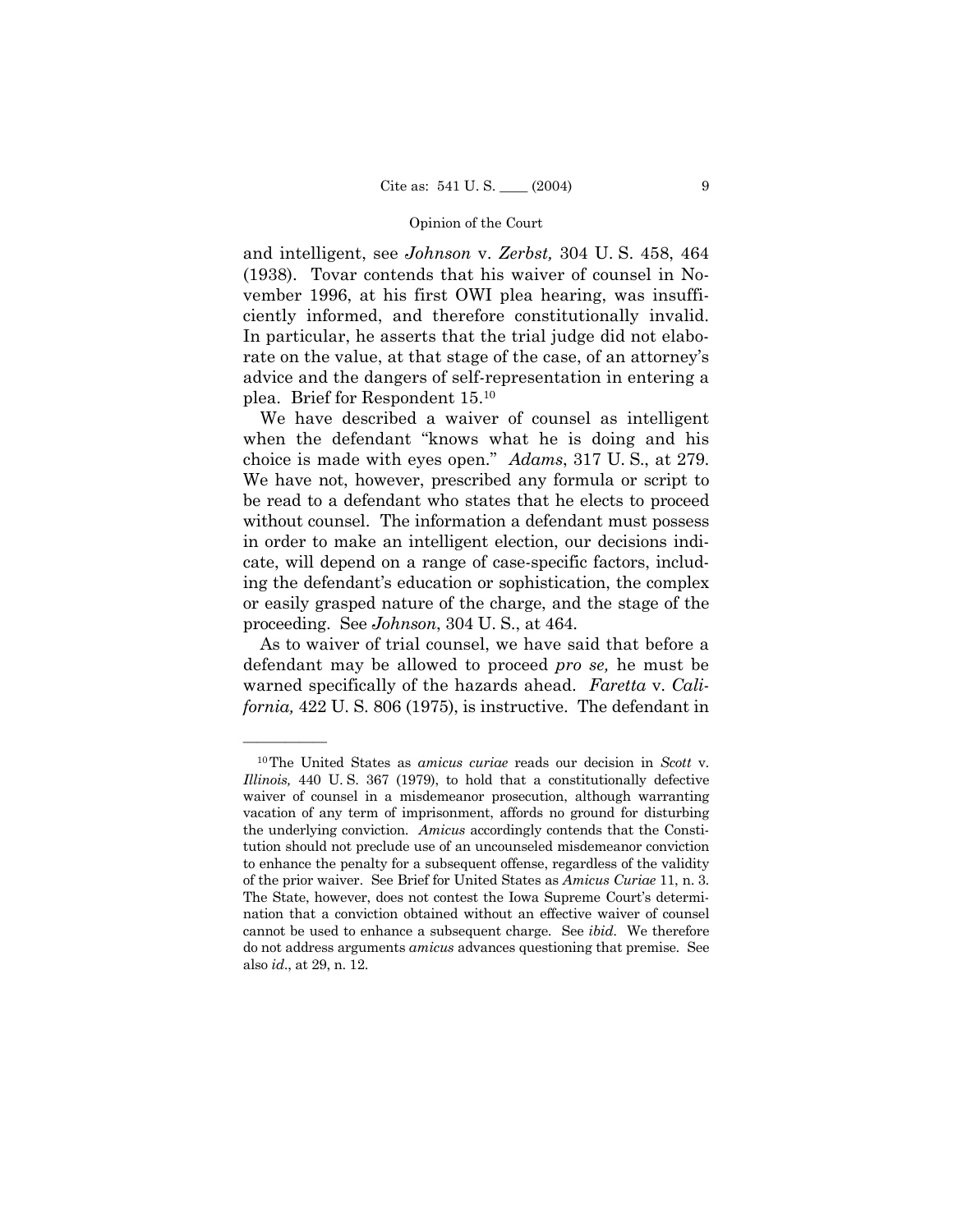### Opinion of the Court

*Faretta* resisted counsel's aid, preferring to represent himself. The Court held that he had a constitutional right to self-representation. In recognizing that right, however, we cautioned: "Although a defendant need not himself have the skill and experience of a lawyer in order competently and intelligently to choose self-representation, he should be made aware of the dangers and disadvantages of selfrepresentation, so that the record will establish that he knows what he is doing  $\dots$ ." *Id.*, at 835 (internal quotation marks omitted).

Later, in *Patterson* v. *Illinois,* 487 U. S. 285 (1988), we elaborated on "the dangers and disadvantages of selfrepresentation" to which *Faretta* referred. "[A]t trial," we observed, "counsel is required to help even the most gifted layman adhere to the rules of procedure and evidence, comprehend the subtleties of *voir dire*, examine and crossexamine witnesses effectively . . . , object to improper prosecution questions, and much more." 487 U.S., at 299, n. 13. Warnings of the pitfalls of proceeding to trial without counsel, we therefore said, must be "rigorous $[ly]$ " conveyed. *Id*., at 298. We clarified, however, that at earlier stages of the criminal process, a less searching or formal colloquy may suffice. *Id*., at 299.

*Patterson* concerned postindictment questioning by police and prosecutor. At that stage of the case, we held, the warnings required by *Miranda* v. *Arizona,* 384 U. S. 436 (1966), adequately informed the defendant not only of his Fifth Amendment rights, but of his Sixth Amendment right to counsel as well. 487 U. S., at 293. *Miranda* warnings, we said, effectively convey to a defendant his right to have counsel present during questioning. In addition, they inform him of the "ultimate adverse consequenceî of making uncounseled admissions, *i.e.,* his statements may be used against him in any ensuing criminal proceeding. 487 U. S., at 293. The *Miranda* warnings, we added, "also sufficed . . . to let [the defen-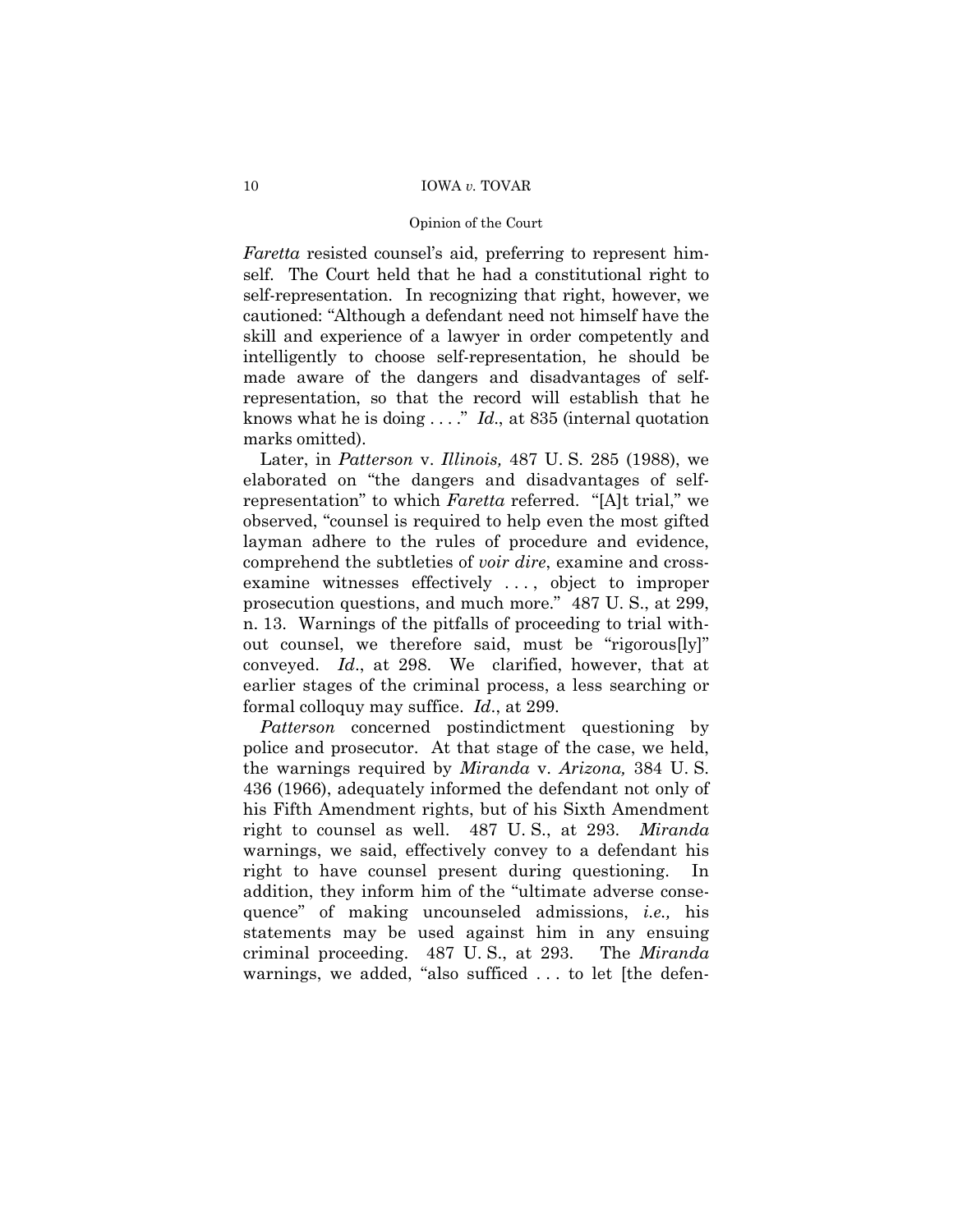dant] know what a lawyer could 'do for him,'" namely, advise him to refrain from making statements that could prove damaging to his defense. 487 U. S., at 294.

*Patterson* describes a "pragmatic approach to the waiver question," one that asks "what purposes a lawyer can serve at the particular stage of the proceedings in question, and what assistance he could provide to an accused at that stage," in order "to determine the scope of the Sixth Amendment right to counsel, and the type of warnings and procedures that should be required before a waiver of that right will be recognized." *Id.*, at 298. We require less rigorous warnings pretrial, *Patterson* explained, not because pretrial proceedings are "less important" than trial, but because, at that stage, "the full dangers and disadvantages of self-representation . . . are less substantial and more obvious to an accused than they are at trial.î *Id*., at 299 (citation and internal quotation marks omitted).

In Tovar's case, the State maintains that, like the *Miranda* warnings we found adequate in *Patterson*, Iowaís plea colloquy suffices both to advise a defendant of his right to counsel, and to assure that his guilty plea is informed and voluntary. Brief for Petitioner 20; Tr. of Oral Arg. 3. The plea colloquy, according to the State, "makes" plain that an attorneyís role would be to challenge the charge or sentence," and therefore adequately conveys to the defendant both the utility of counsel and the dangers of self-representation. Brief for Petitioner 25. Tovar, on the other hand, defends the precise instructions required by the Iowa Supreme Court, see *supra*, at 7–8, as essential to a knowing, voluntary, and intelligent plea stage waiver of counsel. Brief for Respondent 15.

To resolve this case, we need not endorse the Stateís position that nothing more than the plea colloquy was needed to safeguard Tovar's right to counsel. Preliminarily, we note that there were some things more in this case.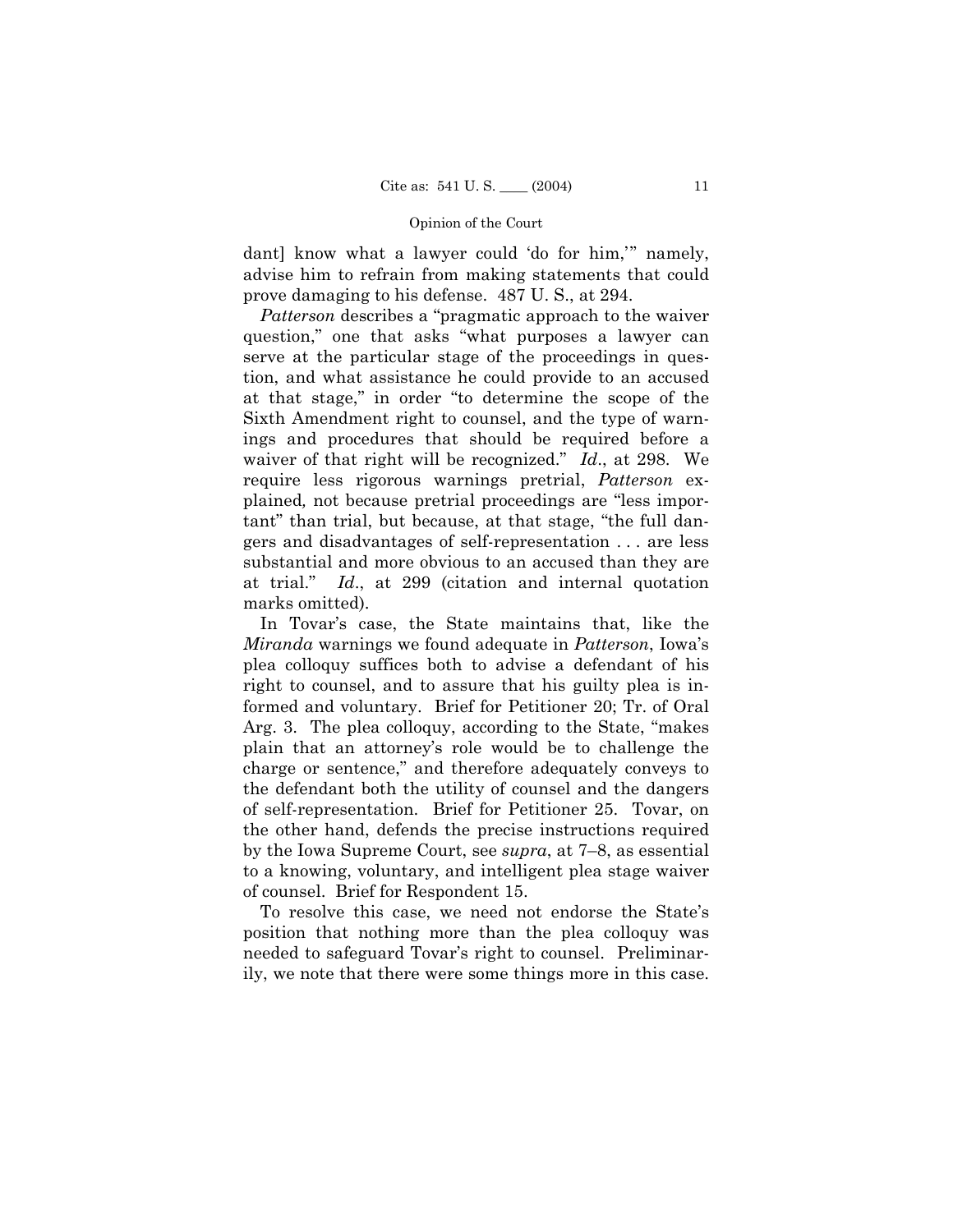### Opinion of the Court

Tovar first indicated that he waived counsel at his Initial Appearance, see *supra*, at 3, affirmed that he wanted to represent himself at the plea hearing, see *supra*, at 3, and declined the court's offer of "time to hire an attorney" at sentencing, when it was still open to him to request withdrawal of his plea, see *supra*, at 4–5, and n. 4. Further, the State does not contest that a defendant must be alerted to his right to the assistance of counsel in entering a plea. See Brief for Petitioner 19 (acknowledging defendant's need to know "retained or appointed counsel can assist" at the plea stage by "work[ing] on the issues of guilt and sentencingî). Indeed, the Iowa Supreme Court appeared to assume that Tovar was informed of his entitlement to counselís aid or, at least, to have pretermitted that issue. See 656 N. W. 2d, at 117. Accordingly, the State presents a narrower question: "Does the Sixth Amendment require a court to give a rigid and detailed admonishment to a *pro se* defendant pleading guilty of the usefulness of an attorney, that an attorney may provide an independent opinion whether it is wise to plead guilty and that without an attorney the defendant risks overlooking a defense?î Pet. for Cert. i.

Training on that question, we turn to, and reiterate, the particular language the Iowa Supreme Court employed in announcing the warnings it thought the Sixth Amendment required: "[T]he trial judge [must] advise the defendant generally that there are defenses to criminal charges that may not be known by laypersons and that the danger in waiving the assistance of counsel in deciding whether to plead guilty is the risk that a viable defense will be overlooked," 656 N. W. 2d, at 121; in addition, "[t]he defendant should be admonished that by waiving his right to an attorney he will lose the opportunity to obtain an independent opinion on whether, under the facts and applicable law, it is wise to plead guilty," *ibid*. Tovar did not receive such advice, and the sole question before us is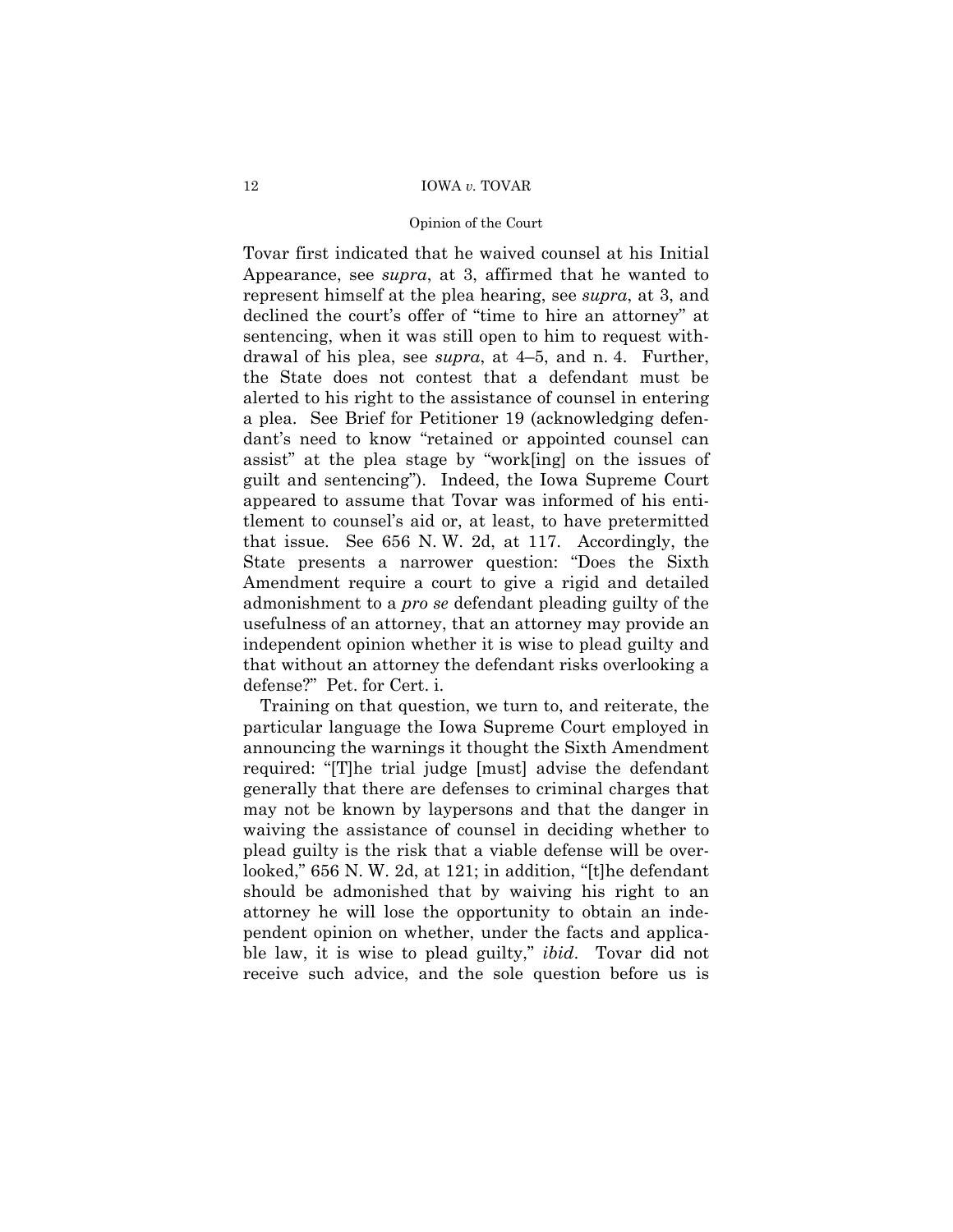whether the Sixth Amendment compels the two admonitions here in controversy.11 We hold it does not.

This Court recently explained, in reversing a lower court determination that a guilty plea was not voluntary: " $[T]$ he law ordinarily considers a waiver knowing, intelligent, and sufficiently aware if the defendant fully understands the nature of the right and how it would likely apply *in general* in the circumstances—even though the defendant may not know the *specific detailed* consequences of invoking it.î *United States* v. *Ruiz,* 536 U. S. 622, 629 (2002) (emphasis in original). We similarly observed in *Patterson:* "If [the defendant] ... lacked a full and complete appreciation of all of the consequences flowing from his waiver, it does not defeat the State's showing that the information it provided to him satisfied the constitutional minimum." 487 U.S., at 294 (internal quotation marks omitted). The Iowa Supreme Court gave insufficient consideration to these guiding decisions. In prescribing scripted admonitions and holding them necessary in every guilty plea instance, we further note, the Iowa high court overlooked our observations that the information a defendant must have to waive counsel intelligently will "depend, in each case, upon the particular facts and circumstances surrounding that case," *Johnson*, 304 U.S., at 464; *supra*, at 9.

Moreover, as Tovar acknowledges, in a collateral attack on an uncounseled conviction, it is the defendant's burden to prove that he did not competently and intelligently waive his right to the assistance of counsel. See *Watts* v. *State*, 257 N. W. 2d 70, 71 (Iowa 1977); Brief for Respondent  $5, 26-27$ . In that light, we note that Tovar has never

 $11$ The Supreme Court of Iowa also held that "the court must ensure the defendant understands the nature of the charges against him and the range of allowable punishments." 656 N.W. 2d, at 121. The parties do not dispute that Tovar was so informed.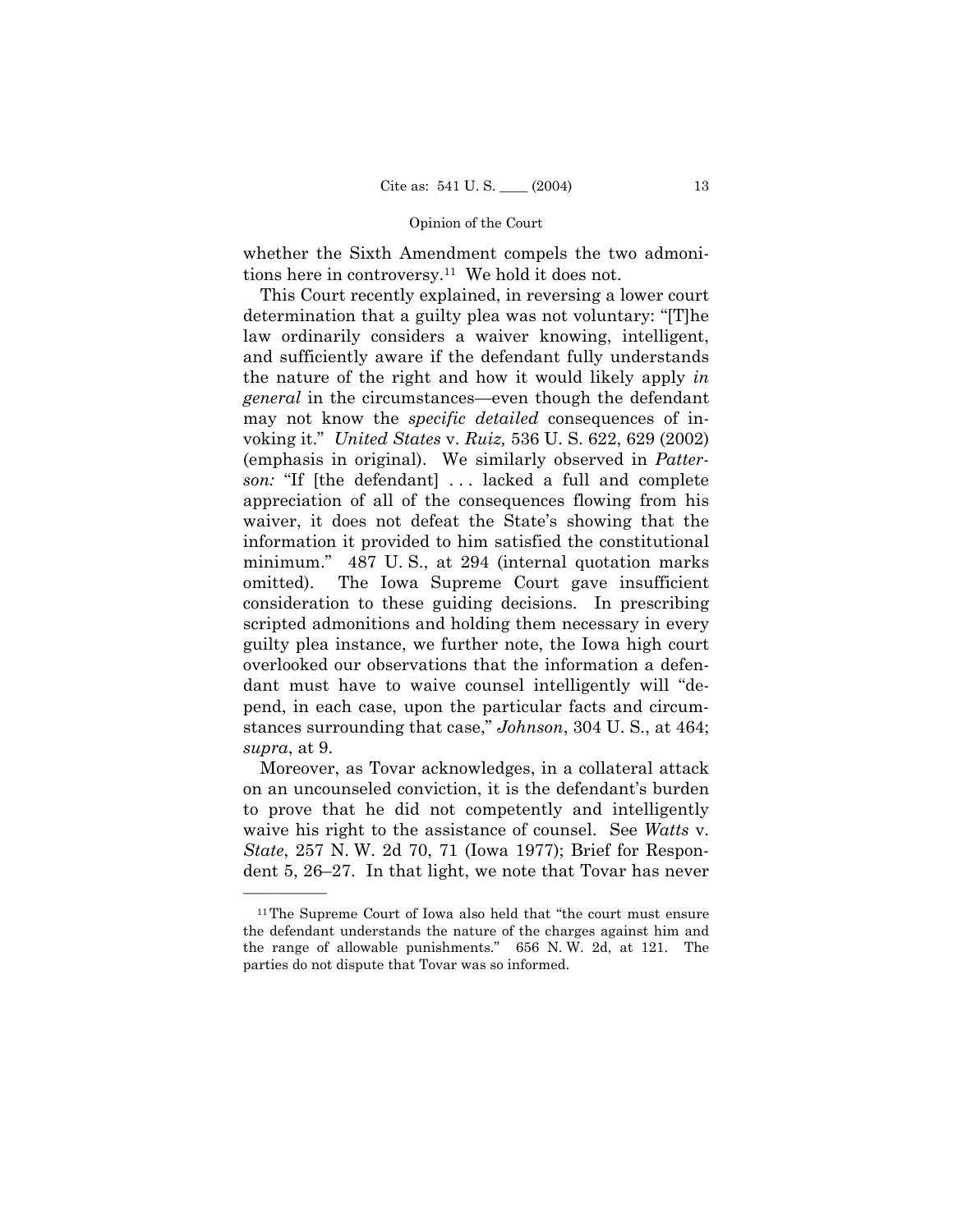### Opinion of the Court

claimed that he did not fully understand the charge or the range of punishment for the crime prior to pleading guilty. Further, he has never "articulate[d] with precision" the additional information counsel could have provided, given the simplicity of the charge. See *Patterson*, 487 U. S., at 294; *supra*, at 4. Nor does he assert that he *was* unaware of his right to be counseled prior to and at his arraignment. Before this Court, he suggests only that he *<sup><i>may*</sup></sup> *have been* under the mistaken belief that he had a right to counsel at trial, but not if he was merely going to plead guilty." Brief for Respondent 16 (emphasis added).<sup>12</sup>

Given "the particular facts and circumstances surrounding [this] case," see *Johnson*, 304 U.S., at 464, it is far from clear that warnings of the kind required by the Iowa Supreme Court would have enlightened Tovar's decision whether to seek counsel or to represent himself. In a case so straightforward, the United States as *amicus curiae* suggests, the admonitions at issue might confuse or mislead a defendant more than they would inform him: The warnings the Iowa Supreme Court declared mandatory might be misconstrued as a veiled suggestion that a meritorious defense exists or that the defendant could plead to a lesser charge, when neither prospect is a realistic one. If a defendant delays his plea in the vain hope that counsel could uncover a tenable basis for contesting or reducing the criminal charge, the prompt disposition of the case will be impeded, and the resources of either the

 $12$ The trial court's comment that Tovar appeared without counsel at the arraignment and the court's inquiry whether Tovar wanted to represent himself at that hearing, see App. 8–9, hardly lend support to Tovar's suggestion of what he "may have" believed. See also *id.*, at 46 (court's inquiry at sentencing whether Tovar "want[ed] to take some time to hire an attorney"); Iowa Rule Crim. Proc.  $8(2)(a)$  (1992) ("[a]t any time before judgment," defendant may request withdrawal of guilty plea and substitution of not guilty plea).